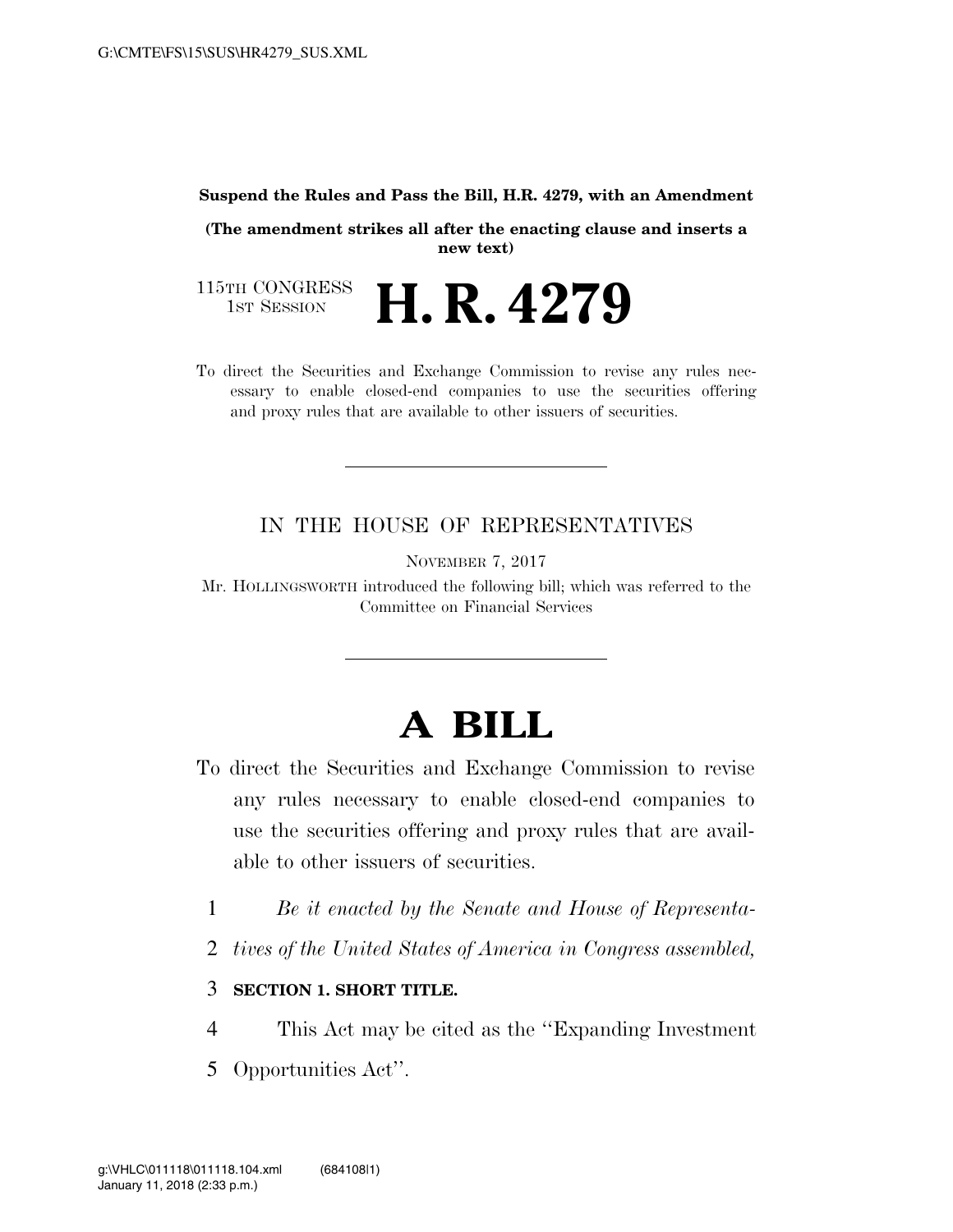## **SEC. 2. PARITY FOR CLOSED-END COMPANIES REGARDING OFFERING AND PROXY RULES.**

 (a) REVISION TO RULES.—Not later than the end of the 180 period beginning on the date of enactment of this Act, the Securities and Exchange Commission shall pro- pose and, not later than 1 year after the date of enactment of this Act, the Securities and Exchange Commission shall finalize any rules, as appropriate, to allow any closed-end 9 company, as defined in section  $5(a)(2)$  of the Investment Company Act of 1940 (15 U.S.C. 80a–5), that is reg- istered as an investment company under such Act, and is listed on a national securities exchange or that makes periodic repurchase offers pursuant to section 270.23c-3 of title 17, Code of Federal Regulations, to use the securi- ties offering and proxy rules, subject to conditions the Commission determines appropriate, that are available to other issuers that are required to file reports under section 13 or section 15(d) of the Securities Exchange Act of 1934 (15 U.S.C. 78m; 78o(d)). Any action that the Com- mission takes pursuant to this subsection shall consider the availability of information to investors, including what disclosures constitute adequate information to be des-ignated as a ''well-known seasoned issuer''.

 (b) TREATMENT IF REVISIONS NOT COMPLETED IN A TIMELY MANNER.—If the Commission fails to complete the revisions required by subsection (a) by the time re